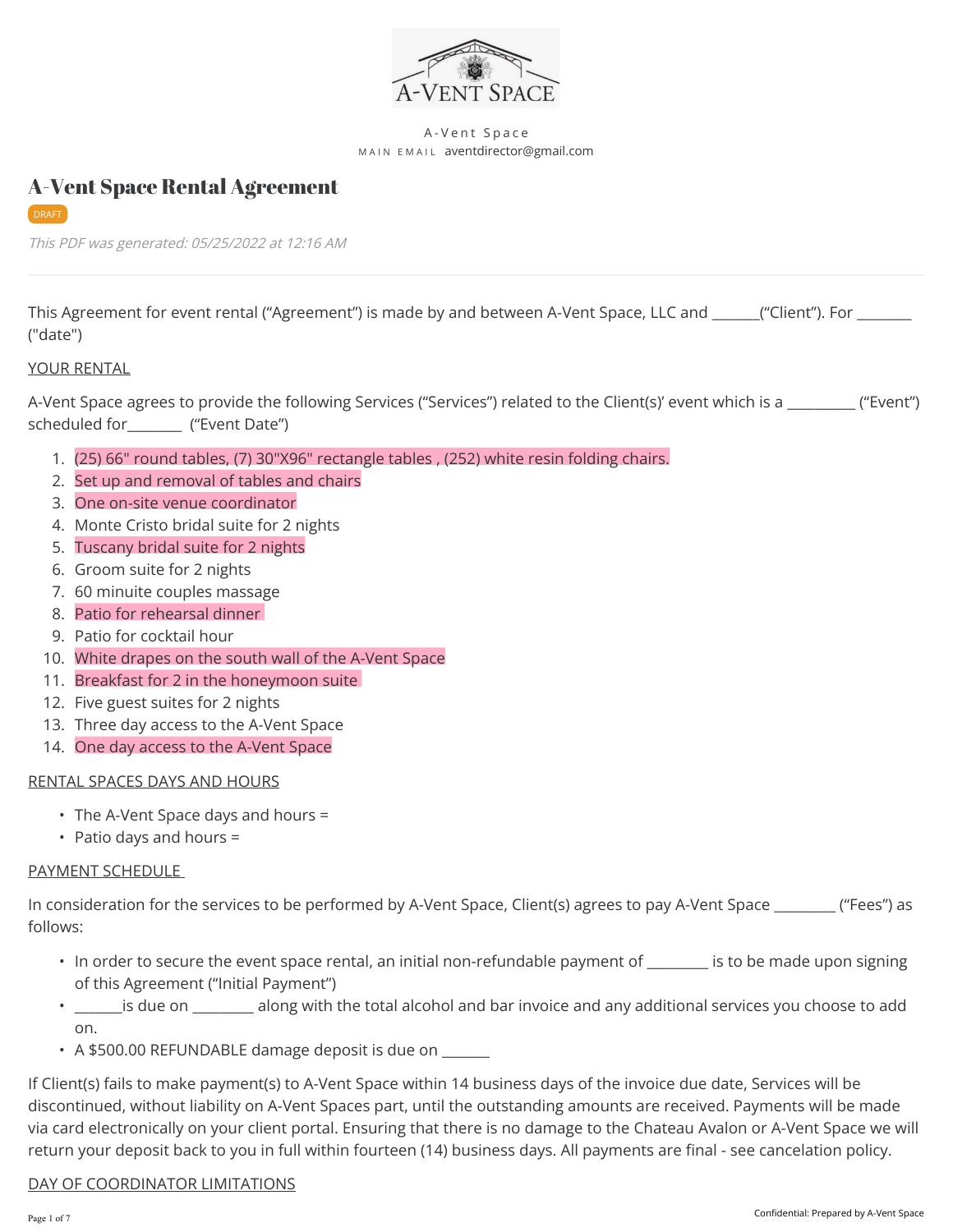A Day-of-Coordinator is required at every event held at the A-Vent Space. A-Vent Space does require that you provide the information of your coordinator so that we may work hand in hand leading up to your event and on the day of to assure an "A-Vent to Remember". A-Vent Space is not liable for these vendors performance. Fees for your coordinator are not included in the A-Vent Space Rental fee. You will be responsible for finding and contacting the coordinator and paying their fees and singing their separate contracts.

## CEREMONY REHEARSAL

Renter has access to the A-Vent Space for a one (1) hour ceremony rehearsal. Date and time for ceremony rehearsal will be coordinated 30 days out from your event date and is based off of venue availability, UNLESS YOU'VE PURCHASED THE DIAMOND PACKAGE.

## PREFERRED CATERERS

Renter must select a caterer from the A-Vent Space preferred vendor list for catering INSIDE the Avent Space. Patio is open catering. A-Vent Space is not liable for these vendors performance. Fees for these catering are not included in the A-Vent Space Rental fee. You will be responsible for contacting the caterer and paying their fees and singing their separate contracts. Renter is aloud to hire a food truck for a late night snack or dessert. Renter is allowed to pick from this list of caterers: Brancatos, Dutzels, Sugar and Spice.

- MAXIMUM OCCUPANCY<br>• A-Vent Space= 225
	- Patio= 50 seated, 125 standing
	- Outdoor ceremony= 140

## CLEANING, TRASH AND EQUIPMENT REMOVAL OF THE A-VENT SPACE

- Renter is required to have all personal property out of the space by 12am the night of their event.
- All decor, trash and personal items must be removed immediately following your event. Items that are not removed will be disposed of by A-Vent Space and the cost of such disposal will be deducted from the security deposit.
- Renter must place all trash from event in the A-Vent Space's dumpster. Items that are not removed will be disposed of by A-Vent Space and the cost of such disposal will be deducted from the security deposit.
- Renter must remove all zip ties or strings off of building.
- If the A-Vent Space staff must do additional excessive clean up after you have vacated the property, the amount of hours it takes our staff to clean up after your event will be deducted from the security deposit.

# CLEANING, TRASH AND EQUIPMENT REMOVAL OF THE PATIO

- Renter is required to return the patio to the same condition in which it was found by 8pm on Friday for rehearsal dinner and by 7pm Saturday for cocktail hour.
- All decor, trash and personal items must be removed by the end of your rental period specified in the first sentence.
- Renter must place all trash bags in the A-Vent Space's dumpster. Renter must sweep all trash and food off the floor. Items that are not removed will be disposed of by A-Vent Space and the cost of such disposal will be deducted from the security deposit.

## ANIMALS

Dogs and other animals may be apart of the ceremony and reception with prior A-Vent Space approval. All animals must be kept on a leash and taken home or to a pet sitter off site before reception begins, unless accompanied by a handler. Renter is responsible for cleaning up any messes made by animals.

## SUPPLIES THE A-VENT SPACE WILL PROVIDE WITH EVERY PACKAGE

- Two 50-gallon trash cans and trash bags.
- Two tip jars for the bar
- One bar. A second can be rented as a add on. -
- Tables and chairs,for the 225 guests.
- The chandeliers are permanent along with the string lights on both sides of the building.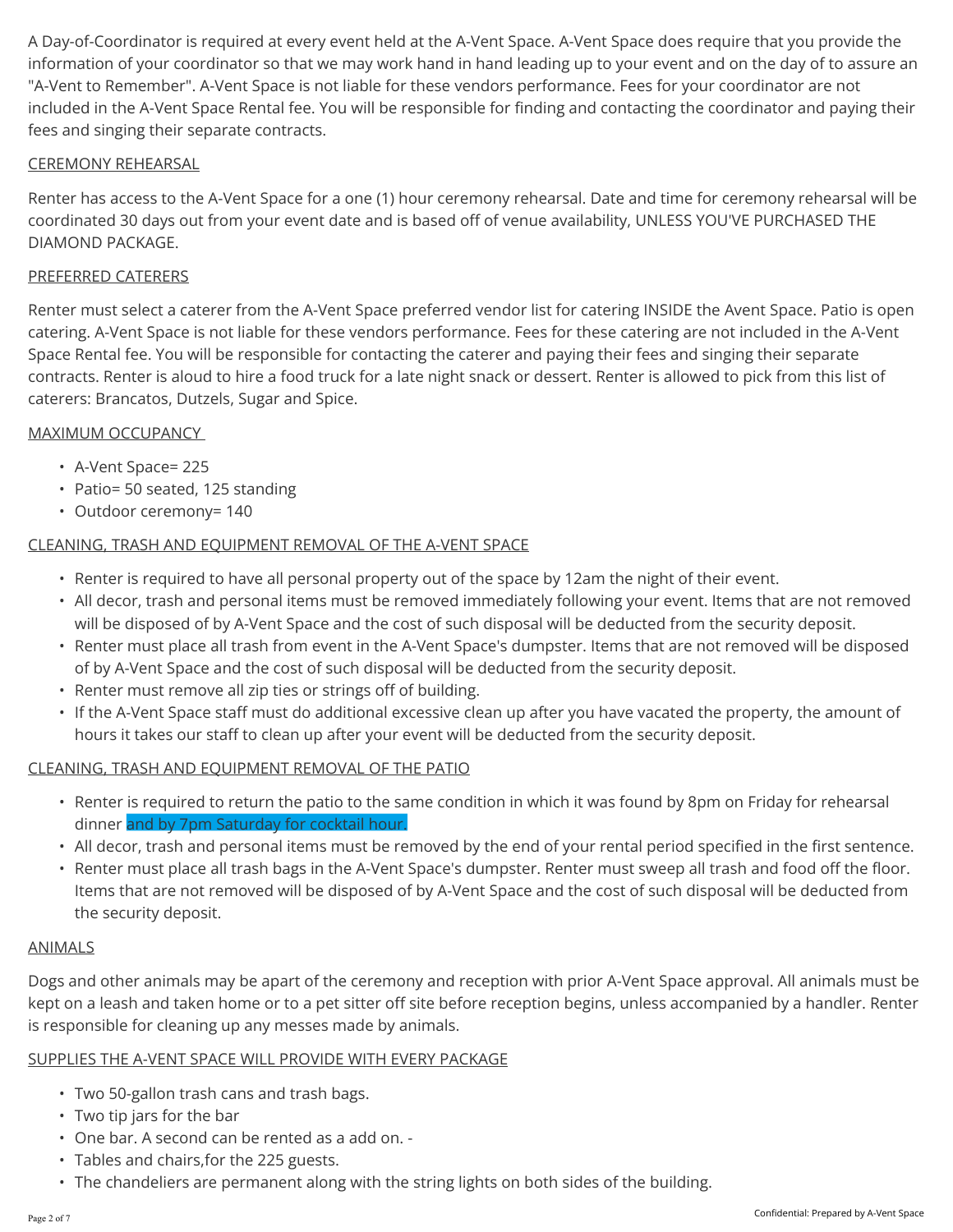- There are plug in outlets on almost every pillar in the building.
- Umbrellas for guests to use to walk to bathrooms or hotel if there is rain.-
- One broom and dustpan
- 
- Three push brooms<br>• Heat during fall/winter seasons
- Umbrellas

## SUPPLIES THE RENTER SHOULD PROVICE

- A bar menu to display on the bar counter. This is required as it helps the line at the bar. REQUIRED
- Coolers with ice for your caterer to store your left-over food in. REQUIRED
- A water station that's separate from the bar IF CATERER DOES NOT PROVIDE. REQUIRED
- Any ladders or scissor lifts needed to decorate the space.
- Extension cords if you need them.
- A portable cloths rack with hangers for bridal suite. optional
- A set up team. optional
- 
- A flip team<br>• Lotions/perfumes for bathrooms. Optional
- Any décor, etc…

\*This list is not conclusive to all the supplies you may or may not need for your unique event.

# ADD ON'S/ALA CART

- A/C + generator: \$1,600
- Second bar: \$60
- Patio: \$795
- Beaumont State Room: \$500
- 60 min couples massage: \$175
- Hotel buyout: \$20,000
- Removal of all glass panels: \$2,000
- Additional hours for set up: \$225/hour
- White drapes on the south wall of the A-Vent Space: \$100

# VENUE COORDINATORS ROLE DAY OF EVENT

- Setting up of tables and chairs per your floor plan.
- 
- Directing/assisting with guest parking/traffic. Taking out trash that is accumulated by venue/vendor staff.
- Lock and unlock the A-Vent Space.
- Cleaning and stocking bathrooms.
- Ensuring the A-Vent Space is clean before your event.
- Ensuring any special accommodations are met.
- Ensuring all vendors and guests are aboding by our property rules. Turning off and on of lights. Handling anything that may arise pertaining to the venue.
- 
- 

\*Our venue coordinators are not responsible for any room flips. \*Our venue coordinators are not responsible for cleaning up after the event is over. \*Venue staff are not wedding planners/coordinators.

# RENTAL PERIOD & EVENT HOURS

See rental hours above. Everyone must be out of the building by 12am midnight. The A-Vent Space must be vacant by midnight, no acceptations. If you are in the building anytime past 12:00am you will be charged \$20.00 for every minute you go past midnight that you have not vacated the inside of the A-Vent Space. Our venue coordinators will turn off all lights and lock doors by midnight.

# ADDITIONAL TIME FOR SETUP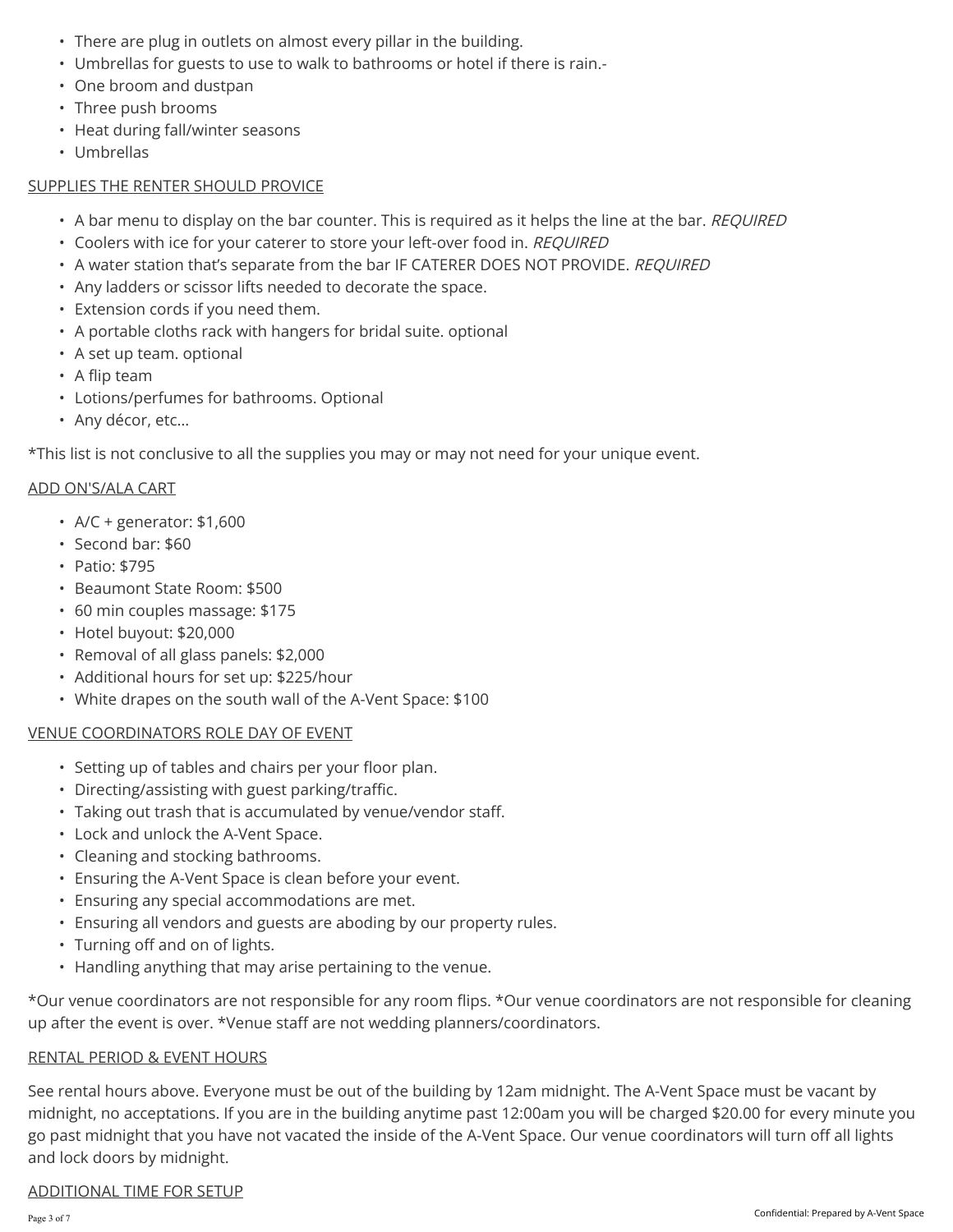If the renter or its vendors need additional time for set up, room decorating, etc. the renter may ask for access to the room beyond the contracted hours for an additional charge. Additional setup hours must be contiguous with event hours, i.e. additional set-up time is only available for the hours immediately before the event and at A-Vent Space discretion. You must request this time in writing at least thirty days prior to your event. Additional set-up time will be billed at the rate of two hundred and twenty five dollars (\$225.00) per hour.

## CANCELLATIONS

Any cancellation will result in a total retainer of all fees paid to date to A-Vent Space by Chateau Avalon Hotel as liquidated damages. A-Vent Space reserves the right to cancel any event for which payment outlined above is not received by designated date. If a cancellation occurs due to failure to pay the event fee by the time required, any payment made toward billing for the event in less the full amount will be forfeited as liquidated damages. The Parties may agree, in writing, signed by both Parties, to terminate this Agreement at any time. If A-Vent Space cancels this agreement the A-Vent Space will refund a portion of payments made to us to renter.

## UNFORSEEN CIRCUMSTANCES / WEATHER

The Parties agree that unforeseen circumstance may arise which render A-Vent Space is unable to perform its obligations under this Agreement. Such unforeseen circumstances may include winds over 45 mph, fire, flood, earthquake, pandemic, riot, rain or other natural or man-made disasters. The Client agrees that, in the event of unforeseen circumstances, Chateau Avalon/A-Vent Space shall not be liable. A-Vent Space and it's employees reserves the rights to removes occupants if weather, health factors, or other special concerns present a risk to the life, safety and/or health of occupants. Said decision is at the sole discretion of venue. Shall a unforeseen circumstance happen A-Vent Space will hold any money paid to A-Vent Space and work with every party to reschedule event. The Avent Space is an indoor/outdoor venue that is not climate controlled and water can enter into the building from heavy rains.

#### INSURANCE (Organizations and companies ONLY)

A certificate of insurance for bodily injury and property damage liability protection in a combined single limit amount of no less than \$1,000,000 is required with each rental. In the event of dangerous weather, Chateau Avalon/A-Vent Space may delay event or even cancel event if such weather poses a threat to the health and safety of guests and/or staff. Such decision will be at the sole discretion of Chateau Avalon/A-Vent Space.

#### BEVERAGES

Open alcoholic beverages are strictly prohibited outside of the designated event area. If any alcohol is brought onto property (Avent Space and Chateau Avalon Patio), management reserves the right to confiscate alcohol and stop all alcohol service.. All alcohol beverages must be purchased through Chateau Avalon. We offer OPEN BAR packages or CASH BAR with a \$1,000.00 minimum. Please contact us for package options and rates. You are welcomed to bring any outside food, drinks, and alcohol to be INSIDE your suites ONLY.

#### ALL OR NOTHING

If renter chooses to not use an item included in their purchased package then A-Vent Space is not required to refund any money for any unused services and/or offerings. EX: We provide tables and chairs for 225 guests... If you do not use all of our tables and chairs we WILL NOT give renter any kind of refund.

## PARKING

The parking lot directly in front of the Chateau Avalon Hotel is permit parking only for guests of the hotel. Any violators will be towed at owners expense. Parking for the A-Vent Space will be marked with signage and is on the East side of the A-Vent Space. We ask that all your guests park in the parking lot designated for the A-Vent Space.

## MEALS

Client is responsible for providing a hot meal to all venue staff working the event. This includes the venue coordinator(s). bartender(s) and security officer(s).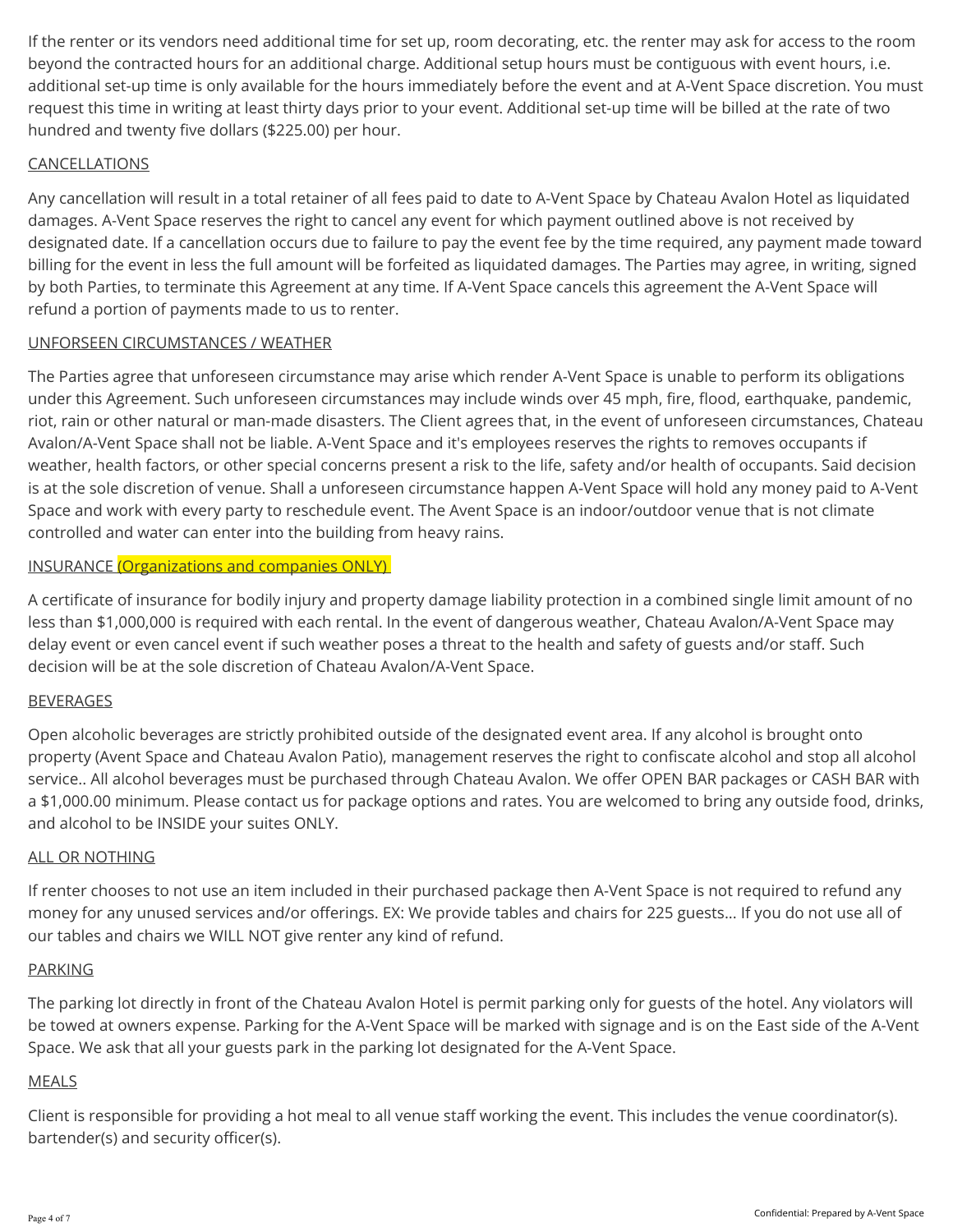## DECOR & USE RESTRICTIONS

- At no time is renter allowed on a ladder. If hired decorator or florist needs ladder work, they must bring their own ladder or lift.
- Smoking is NOT permitted in the building, however outside the building is permitted. Cigarette butts must go in appropriate containers, If cigarette butts are found on property A-Vent Space will deduct from your damage deposit.
- Candles may be used only if the candles are in containers and the wick of the candle is at least two (2) inches from the top of the container. Taper candles are NOT aloud unless they are enclosed in glass and have something under them to catch the drip. • A-Vent Space will not allow any fake flower peddles to be spread, glitter, confetti or rice within or around its
- parameters.
- No tape can be put on an surfaces inside or outside the A-Vent Space.
- No nails or screws.
- All items brought into A-Vent Space (e.g., personal items, decorations, props, etc.) must be removed immediately following the event. Items that are not removed will be disposed of by A-Vent Space and the cost of such disposal will be deducted from the security deposit.

# SPARKLERS

Sparklers and coal sparks are alloud at the Avent Space. We require if you choose to do sparklers that you have a bucket of water for your guests to place the burnt out sparkler in. Fireworks will stain our concrete so we ask that all sparkler send offs be done on the street. If you choose to do coal sparks, the machine must be operated by a professional.

# **CAKE CAKE**

AVent Space is not responsible for the care, movement, preservaion or cutting of any cake brought in prior to or duirng the event. We recomend all couples to let your cake baker know that the AVent Space is a outdoor/indoor venue and is not 100% climate controlled. Warm temperatures need to be planned for with the cake and frosting. The Avent Space does not have a fridge on property for the use of the cake.

# FLORALS

All florals MUST be picked up and brought to the outdoor dumpster at the end of your event. A-Vent Staff is not required to clean up after any florist. We also advice for your florist to clean up after the installation of any floral design.

# RENTALS

The Avent Space does not offer any decor rentals. If you choose to rent decor, tables, chairs, stage, dance floor etc... then you will have to go through a third party to do so. The Avent Space DOES NOT allow any drop-offs, setup, or decorating of any rental items the day before your event unless you have purchased the date. All rental items must be removed immediately following your event. We do not allow any rental company's to leave their property inside the AVent Space over night unless renter has purchased the date. Drop off and pick up of rentals must be within your rental period specified above.

# OUTDOOR CEREMONY LOCATION

Renter will have access to the use of our ATheater outdoor ceremony site IF construction is done by their event date. Renter agrees and understands that if the construction of the ATheater is not done by their event date the AVent Space will not be reuired to refund renter any money. The ATheater is simply a complementary add on if construction is done by event date.

## HOLD HARMLESS

You agree that A -Vent Space by Chateau Avalon Hotel is not responsible for any items personal or otherwise brought into the event facility or in the facility's parking lots that are lost, stolen, damaged or otherwise lose value. Renter specifically waives and agrees to indemnify and hold harmless A-Vent Space, its agents, employees and assigns, from any claims, loss or damage to any guests, vehicles or others as a result of the use of said event space, adjacent areas, parking lot and A-Vent Space site or areas traversed to access said event space, unless said claim, loss or damage is the result of A-Vent Space, its employees, or agents, direct intentional misconduct.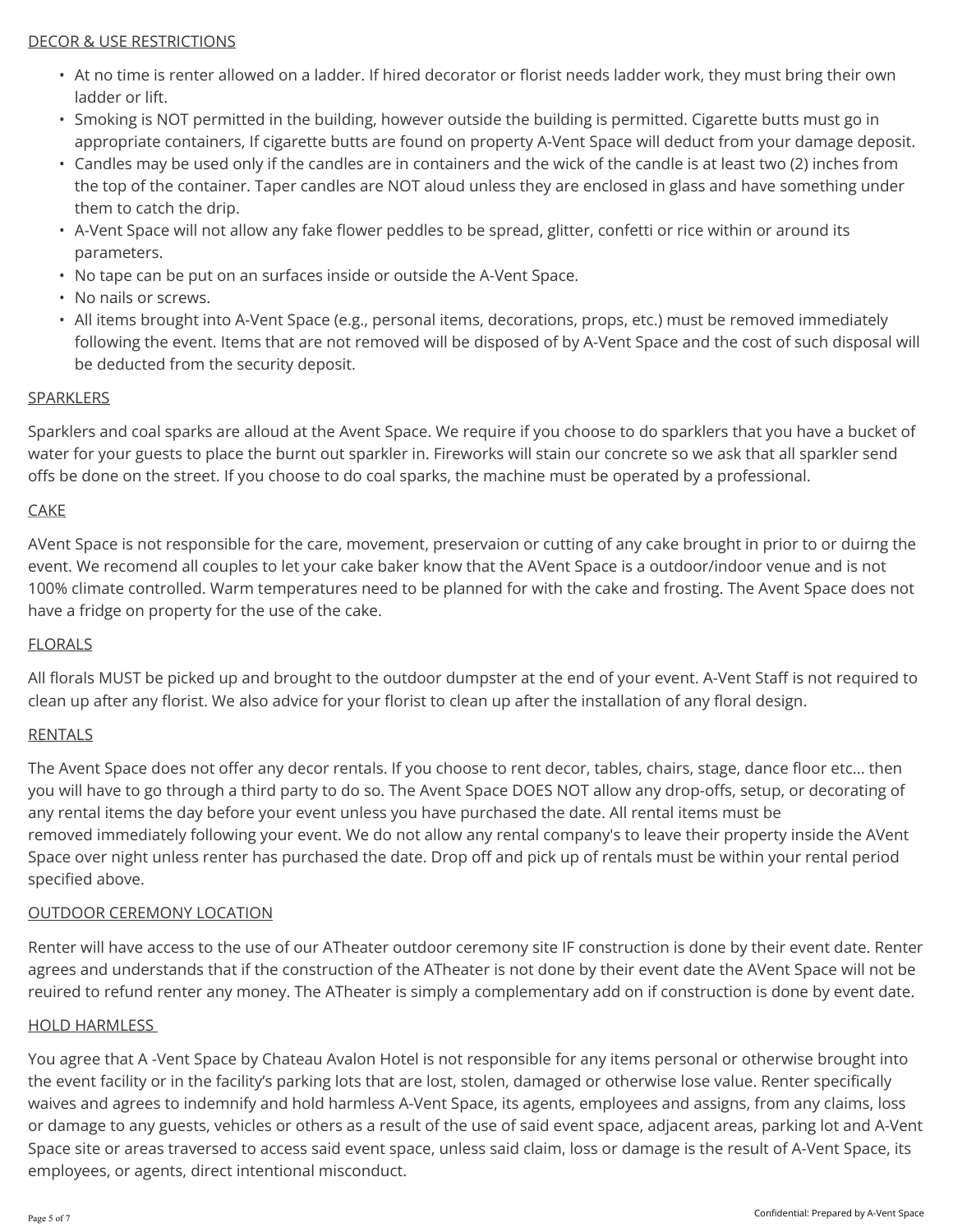## BRIDAL SUITE, GROOM SUTIE, AND HONEYMOON SUITE

Check-in to your Bridal suite/honeymoon suite (room 321 327) is on Date at 4pm and check-in to the Groom suites (room 211) is on (date) at 4pm. Check-out of room 321 and 211 is on (date) at noon. You are welcomed to bring any outside food, drinks, and alcohol to be INSIDE your suites ONLY. Your bridal suite doubles as your honeymoon suite, due to this, we recommend that you advise your wedding party to get all their personal property out of the bridal suite immediately after getting ready. Housekeeping WILL NOT clean the bridal suite if there is personal property left in that room by your bridal party. Your bridal suite and groom suite room numbers cannot be changed. You are welcomed to let anyone spend the night in room 211 once the groom and groomsmen are done utilizing that room -we do not need to be notified of this, all you will do is give the room key to whoever your letting use that room. Chateau Avalon will only issue 3 room keys into your bridal and groom suite.

## COUPLES MASSAGE

If this is included in your package you must call the Chateau Avalon Hotel and schedule your 60 min couples massage. This can be scheduled anytime before or on your event date upon availability.

## GUEST ACCOMMODATIONS

The Chateau Avalon does NOT offer hotel blocks. We provide a 10% discount code to you to give to your guests to use when they reserve a room. Your guest discount code is LWED. If your guests want a room at the Chateau Avalon for your event you will instruct them to call the hotel and reserve a room like normal and provide the code LWED to get their 10% off.

## EVENT VENUE LIQUOR POLICIES

A-Vent Space has the following policies around Open Bar and Consumption Bar purchases:

- 1. Open Bars and Consumption Bars are subject to KS sales tax.
- 2. Please note, guests are expected to tip the bar staff. The event host is required to pay 18% gratuity on the bar tab.
- 3. All open bar packages must be paid for with the confirmed guest count or pre-set dollar limit 30 days prior to event.
- 4. Except for pregnant women, adults will not receive the ' child' open bar rate.
- 5. All open bar package confirmed guest counts will include all adult guests with the exception of pregnant women. A-Vent Space does not offer exceptions for any other category of adult.
- 6. Venue and County does require Security on premises during events. Pricing is \$45 an hour per officer. 1 security officer is required at every event with a guest count of 0-100. 2 security officers are required at every event with a guest count of 100-225.

A-Vent Space at Chateau Avalon Hotel will make every effort to insure that your event is a success. We require your cooperation to make sure that everyone has a safe and enjoyable time. To assure this we have a few house rules around alcohol consumption:

- 1. A-Vent Space will not serve anyone under the legal drinking age.
- 2. Our staff is instructed to request identification from all patrons who may not appear to be of legal drinking age. We suggest that all clients notify their guests of this policy.
- 3. A-Vent Space reserves the right to confiscate any liquor being consumed at the event that was not purchased through A-Vent Space!3.
- 4. A-Vent Space will not serve any drinks that contain more than two liquors.A-Vent Space will not serve more than two drinks to a patron at one time.
- 5. Full or partially opened bottles of wine may not be removed from the premises.
- 6. A-Vent Space and its management reserve the right to refuse to serve anyone, whether they are of legal drinking age or not.
- 7. A-Vent Space and its management reserve the right to make a judgment call by not serving an individual who appears to be intoxicated.
- 8. A-Vent Space does not allow alcoholic beverage beyond designated areas or alcohol brought in from outside A-Vent Space/Chateau Avalon. Staff will strictly enforce this at each event.

I have read A-Vent Space's liquor policies; I understand my responsibility and agree to the conditions set forth.